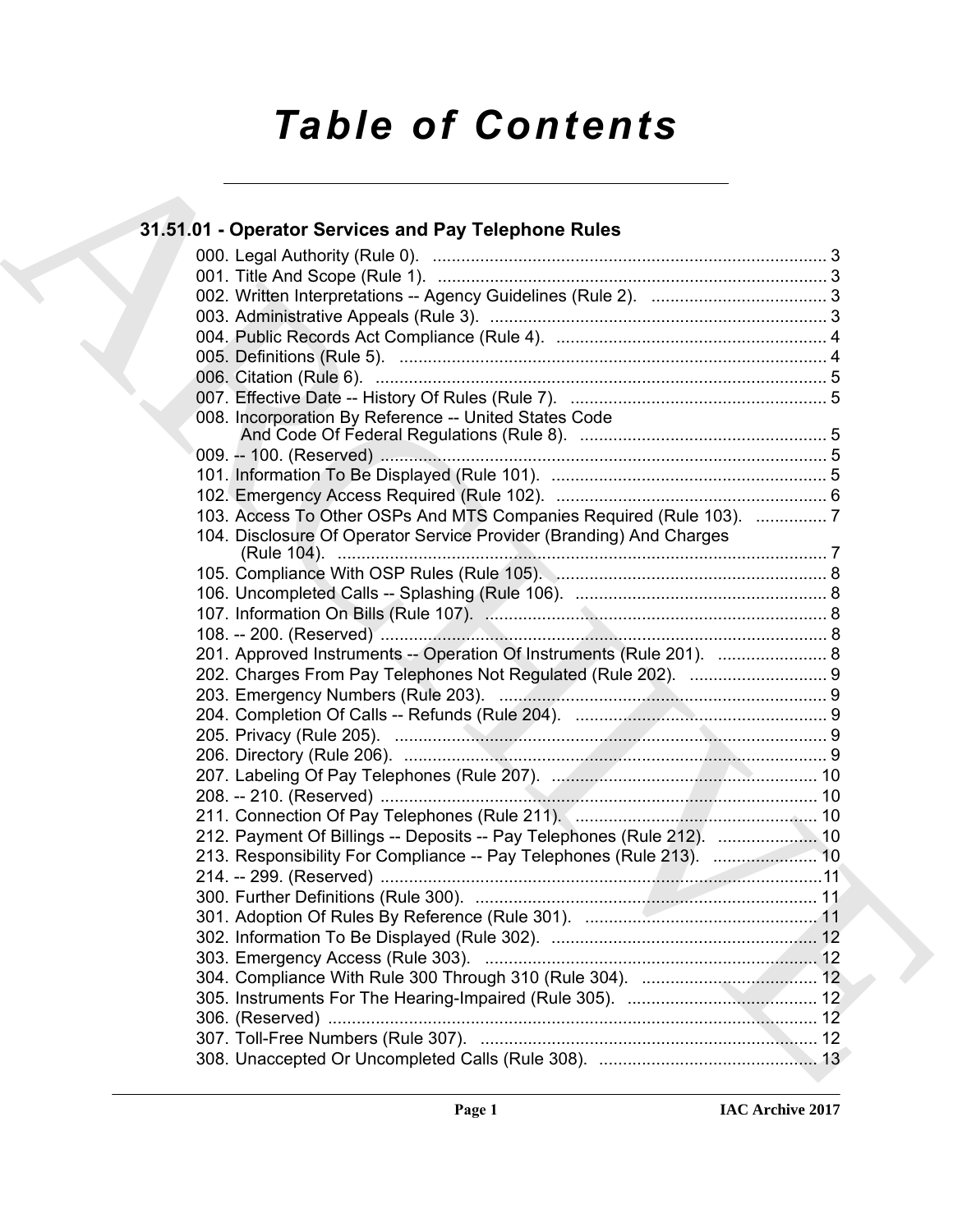# *Table of Contents (cont'd)*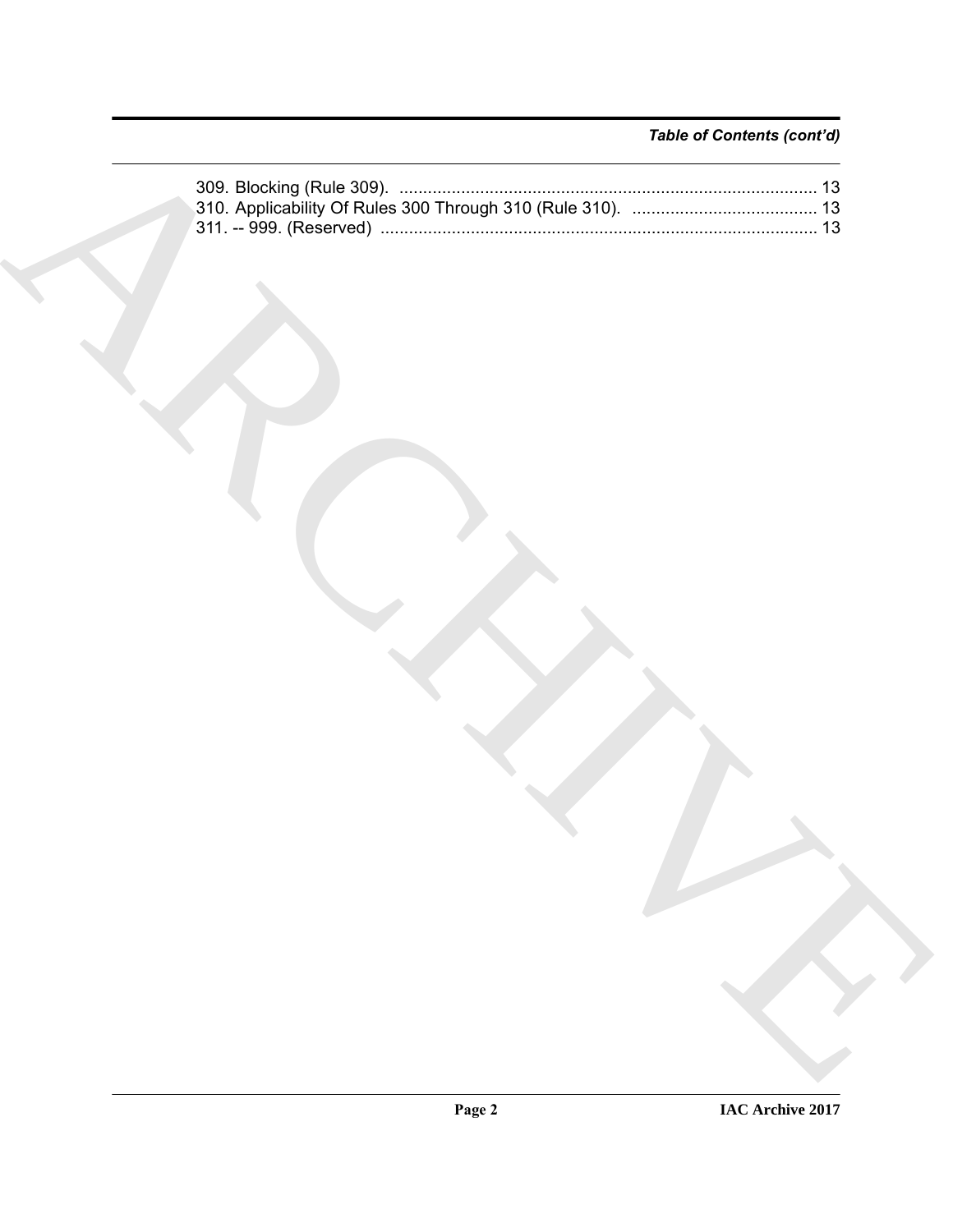#### **IDAPA 31 TITLE 51 CHAPTER 01**

#### **31.51.01 - OPERATOR SERVICES AND PAY TELEPHONE RULES**

#### <span id="page-2-1"></span><span id="page-2-0"></span>**000. LEGAL AUTHORITY (RULE 0).**

These rules are adopted under the general legal authority of the Public Utilities Law, Chapters 1 through 7, Title 61, Idaho Code, and the Telecommunications Act of 1988, Chapter 6, Title 62, Idaho Code, and the specific authority of Sections 61-129, 61-301, 61-302, 61-303, 61-315, 61-503, 61-507, 62-606, 62-612, and 62-616, Idaho Code, with regard to service. (3-15-02) regard to service.

#### <span id="page-2-2"></span>**001. TITLE AND SCOPE (RULE 1).**

The name of this chapter is "Operator Service and Pay Telephone Rules." This chapter applies to all provisions of operator services and pay telephone services in Idaho. (7-1-93) operator services and pay telephone services in Idaho.

#### <span id="page-2-3"></span>**002. WRITTEN INTERPRETATIONS -- AGENCY GUIDELINES (RULE 2).**

**31.51.01** - **OPERATOR SERVICES AND PAY TELEPHONE RULES**<br> **CHARCHIVE CONTINUES (SECULAR DESCRIPTION CONTINUES)**<br> **CHARCHIVE CONTINUES (SECULAR DESCRIPTION CONTINUES)**<br> **CHARCHIVE CONTINUES (SECULAR DESCRIPTION CONTINUES)** For rulemakings conducted before July 1, 1993, written interpretations to these rules in the form of explanatory comments accompanying the order of proposed rulemaking and review of comments submitted in the order adopting these rules are maintained in the files of the Secretary of the Idaho Public Utilities Commission and are available from the office of the Commission Secretary. The Commission Secretary may be contacted in writing at the Idaho Public Utilities Commission, PO Box 83720, Boise, Idaho 83720-0074, or may be reached by telephone at (208) 334- 0300. For rulemakings conducted after July 1, 1993, written interpretations to these rules in the form of explanatory comments accompanying the notice of proposed rulemaking that originally proposed the rules and review of comments submitted in the rulemaking decision adopting these rules are published in the issues of the Idaho Administrative Bulletin proposing or adopting the rules. (7-1-93) Administrative Bulletin proposing or adopting the rules.

#### <span id="page-2-5"></span><span id="page-2-4"></span>**003. ADMINISTRATIVE APPEALS (RULE 3).**

This rule governs consideration of exemptions and complaints under these rules. Any person requesting and receiving an informal Commission Staff determination with regard to an exemption or complaint may formally or informally request the Commission to review the Commission Staff's determination. (7-1-93)

<span id="page-2-7"></span>**01.** Exemptions from Rules. This subsection governs procedure for requests for exemptions from these rules. (7-1-93) these rules. (7-1-93)

**a.** Any operator service provider ("OSP"), payphone service provider ("PSP"), telephone company, or customer may informally request an exemption from any provision of these rules for a specific person or persons by writing the Commission's consumer assistance staff at the Idaho Public Utilities Commission, PO Box 83720, Boise, Idaho 83720-0074, or by telephoning the Commission's Consumer Assistance Staff at 334-0369 (Boise area) or 1 (800) 432-0369 (out of Boise calling area). Any such person may in writing or by telephone request the Commissioners to informally or formally review the Staff's decision.

**b.** Any OSP, PSP, telephone company, or customer may formally petition the Commission for an pursuant to the Commission's Rules of Procedure, IDAPA 31.01.01.000 et seq. (3-15-02) exemption pursuant to the Commission's Rules of Procedure, IDAPA 31.01.01.000 et seq.

**c.** Any OSP, PSP, or telephone company requesting an exemption for all of its customers must formally petition the Commission pursuant to the Commission's Rules of Procedure, IDAPA 31.01.01.000 et seq.

 $(3-15-02)$ 

<span id="page-2-6"></span>**02. Complaints**. Any OSP, PSP, telephone company, or customer may file complaints under these is paragraph governs procedure for filing complaints under these rules. (3-15-02) rules. This paragraph governs procedure for filing complaints under these rules.

**a.** Any OSP, PSP, telephone company, or customer may file an informal complaint under any provision of these rules concerning a specific provider, company or customer by writing the Commission's consumer assistance staff at the Idaho Public Utilities Commission, PO Box 83720, Boise, Idaho 83720-0074, or by telephoning the Commission's Consumer Assistance Staff at 334-0369 (Boise area) or 1 (800) 432-0369 (out of Boise calling area). Any such person may in writing or by telephone request the Commissioners to informally or formally review<br>the Staff's decision. (3-15-02) the Staff's decision.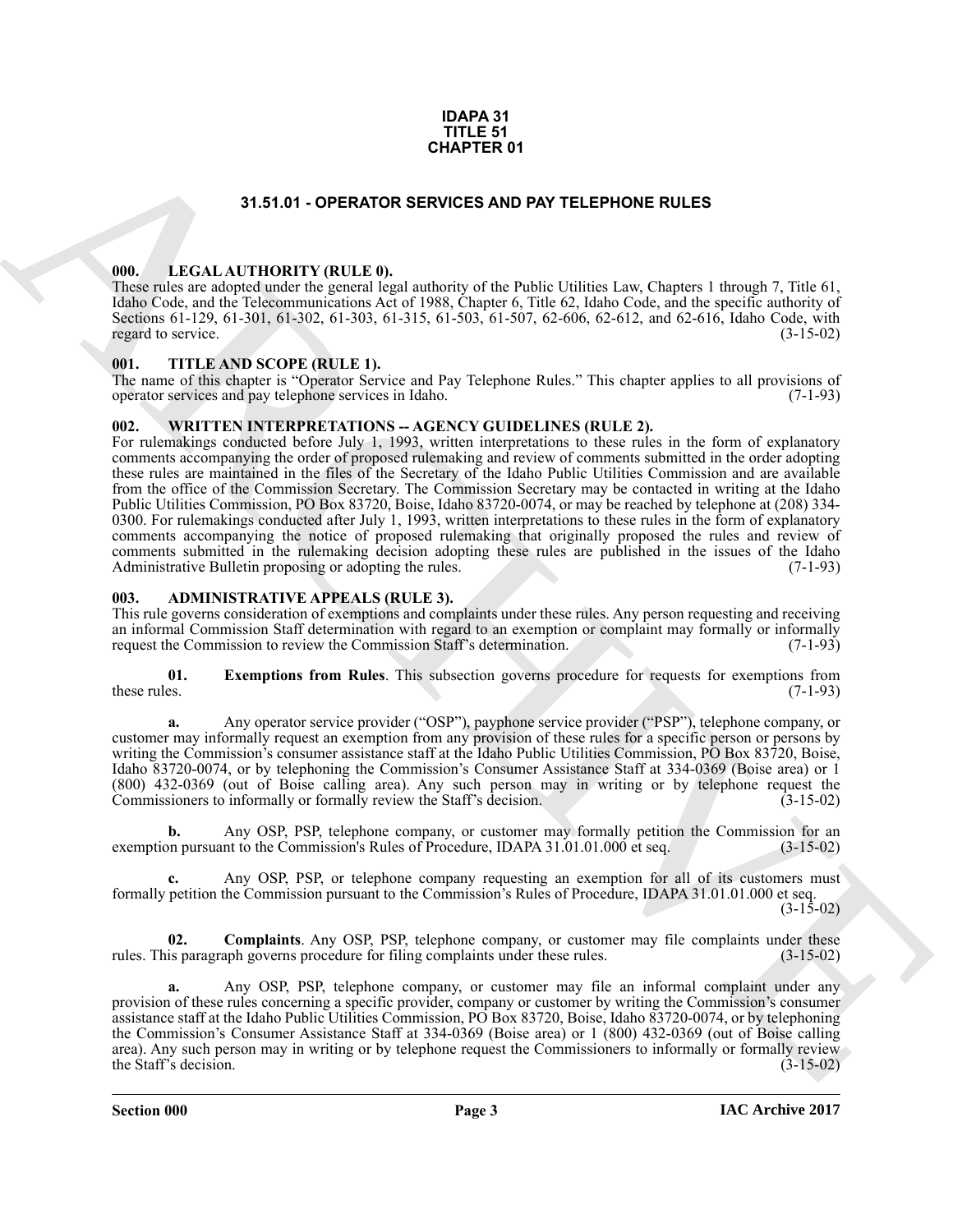**b.** Any OSP, PSP, telephone company, or customer may file a formal complaint under these rules with the Commission pursuant to the Commission's Rules of Procedure, IDAPA 31.01.01.000 et seq. (3-15-02)

#### <span id="page-3-0"></span>**004. PUBLIC RECORDS ACT COMPLIANCE (RULE 4).**

All requests for waivers of these rules are public records subject to inspection, examination and copying under the Public Records Act. All informal complaints concerning compliance with these rules are investigatory records exempt from disclosure under the Public Records Act. All formal complaints concerning telephone companies' compliance with these rules are public records subject to inspection, examination and copying under the Public Records Act. (7-1-93)

#### <span id="page-3-2"></span><span id="page-3-1"></span>**005. DEFINITIONS (RULE 5).**

<span id="page-3-3"></span>**Fax Machine/Pay Telephone.** "Fax Machine/Pay Telephone" means a facsimile (fax) machine which permits pay telephone service only in conjunction with the use of the fax machine and does not generate a separate charge for the telephone call. The transmission of a fax document is not considered to be a Pay Telephone service under these rules. (3-15-02) service under these rules.

<span id="page-3-4"></span>**02.** Local Exchange Company ("LEC"). A "LEC" is the telephone corporation (if any) providing hange service to an OSP customer's telephones or to a pay telephone. (3-15-02) local exchange service to an OSP customer's telephones or to a pay telephone.

<span id="page-3-6"></span>**03. MTS Company or Interexchange Carrier**. "MTS company" or "interexchange carrier" means a e company providing MTS service. (7-1-93) telephone company providing MTS service.

<span id="page-3-5"></span>**04. Message Telecommunications Service ("MTS")**. "MTS" (commonly known as "long-distance service") means the transmission of two (2) way interactive switched voice communication between local exchange areas for which charges are made on a per-unit basis and wide area telecommunications service ("WATS") or its equivalent. (3-15-02) equivalent. (3-15-02)

<span id="page-3-7"></span>**05. Operator and Directory Assistance Services**. "Operator and directory assistance services (or operator services)" are any telecommunications services that include, as a component, any automatic or live assistance to a telephone caller to arrange for billing or completion, or both, of a telephone call. They include, but are not limited to, intercept, call completion and assistance, and directory assistance services, whether local, MTS, or both. (7-1-93)

<span id="page-3-9"></span><span id="page-3-8"></span>**06. Operator Service Provider ("OSP")**. An "OSP" is a company that furnishes various automated or live operator or directory assistance services. OSPs may contract with call aggregators (e.g., hotels, motels, hospitals, colleges, airports, PSPs) that collect and route calls made by telephone callers to the OSP. OSPs may lease telephone lines that transmit the telephone user's call from the call aggregator to the OSP's facilities. OSPs furnish operator services such as collect, person-to-person, third-party billed and calling card calls. (3-15-02) services such as collect, person-to-person, third-party billed and calling card calls.

**Fosine United Schemation Commission Constrained Schemation Commission Commission Commission Commission Commission Commission Commission Commission Commission Commission Commission Commission Commission Commission Commiss 07. OSP Customer**. "OSP customer" is a call aggregator i.e., any person not an institution of confinement as defined in Rule 300 who, in the ordinary course of its operations, makes telephones available to the public or to transient users of its premises for telephone calls using a provider of operator services. Hotels, motels, hospitals, colleges, airports, and PSP owners that collect and route calls by telephone callers to an OSP and that contract with an OSP or receive operator services from a LEC are examples of call aggregators and OSP customers.<br>OSP customers own or exercise control over telephone instruments. (3-15-02) OSP customers own or exercise control over telephone instruments.

<span id="page-3-10"></span>**08. Pay Telephone**. "Pay Telephone or payphone" means a telephone instrument that requires coin, collect, third-party billing or credit/calling cards in order to complete local or toll calls, including fax machines that can be used to complete standard, non-fax related local and long distance calls for which there is a separate charge. A pay telephone made available to inmates of an institution of confinement as defined in Rule 300 is not included in this definition of "Pay Telephone." (3-15-02) definition of "Pay Telephone."

<span id="page-3-11"></span>**09. Payphone Service Provider**. Payphone Service Provider ("PSP") is a provider who provides public pay telephones, the provision of inmate telephone service in correctional institutions, and any ancillary services. (3-15-02) services.  $(3-15-02)$ 

**Section 004 Page 4**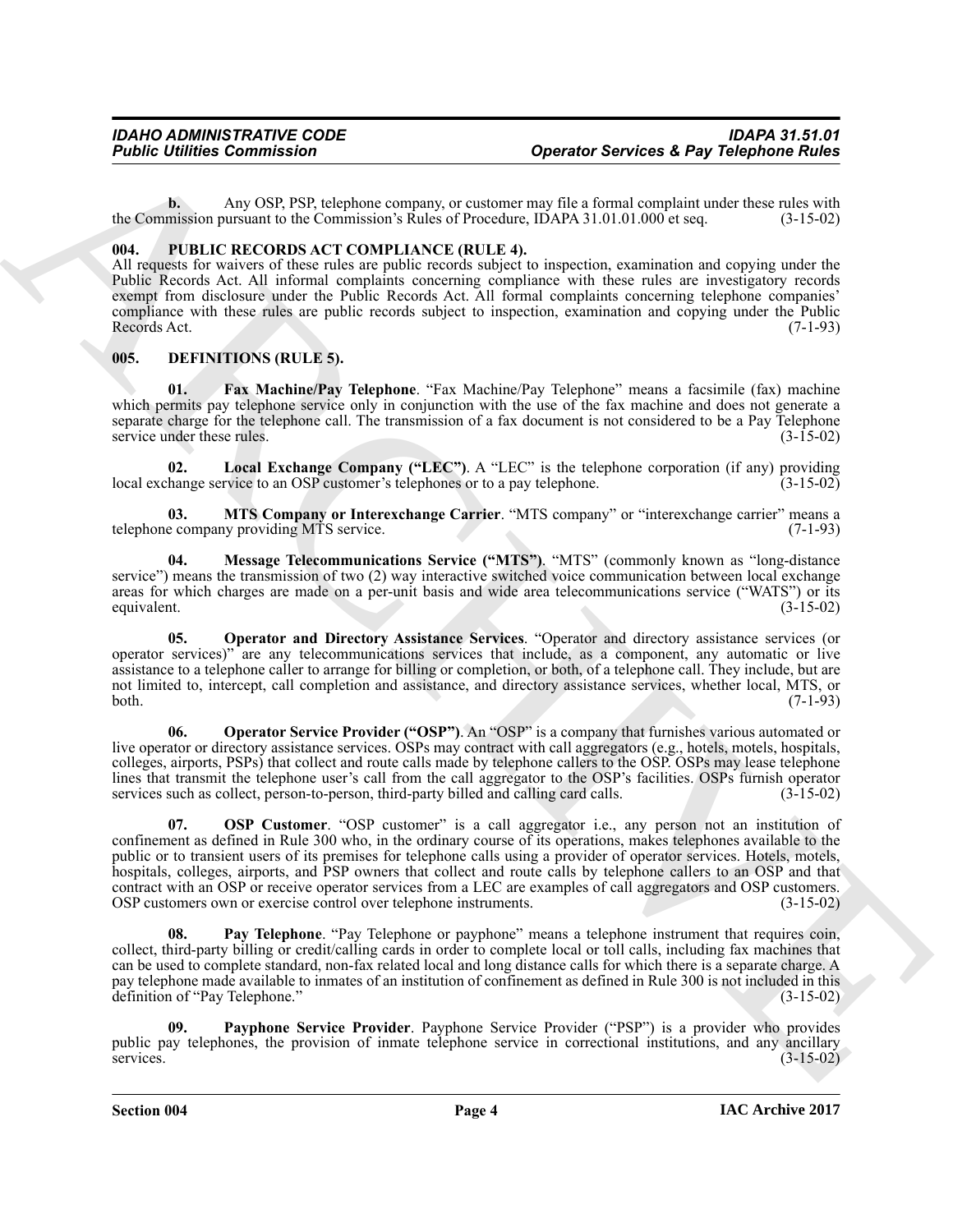<span id="page-4-5"></span>**10. Public Access Line**. Public Access Line ("PAL") is a line that is tariffed to be attached to a (3-15-02)  $p$ ayphone.  $(3-15-02)$ 

<span id="page-4-6"></span>**11. Telephone Caller**. "Telephone caller" or "telephone user" is a person (other than a person calling from an institution of confinement as defined in Rule 300) who originates or attempts to originate any telephone call using operator services or from a pay telephone.

<span id="page-4-7"></span>**12. Ten 14X Zero Plus (101XXXX 0+).** "101XXXX 0+" represents the digits dialed by a caller to access the carrier of the caller's choice for a collect, credit card, calling card, debit card or other means of non-sent paid call. (3-15-02) paid call. (3-15-02)

<span id="page-4-8"></span>**13. (800) or Toll Free Service**. 800 or toll free service includes service that is accessed by dialing 800, 888, 877 or any other three (3) digit NPA code reserved for such service by the Federal Communications Commission. (3-15-02)

#### <span id="page-4-0"></span>**006. CITATION (RULE 6).**

The official citation of these rules is IDAPA 31.51.01.000 et seq. For example, this rule is cited as IDAPA 31.51.01.006. In documents submitted to the Commission or issued by the Commission, these rules may be cited by their short title of Operator Service/Pay Telephone Rules ("OS/PTR") and the parenthetical rule number. For example, this rule may be cited as OS/PTR 6. (3-15-02)

#### <span id="page-4-1"></span>**007. EFFECTIVE DATE -- HISTORY OF RULES (RULE 7).**

The Commission adopted predecessors to the operator service provider and pay telephone rules in 1988 and to the institution of confinement rules in 1991. They were most recently codified at IDAPA 31.D.9, -.10, and -.11, respectively. They were readopted and reformatted by rulemaking decision in Docket Number 31-5101-9301, effective July 1, 1993. The history of rulemaking proceedings preceding the initiation of the publishing of the Idaho Administrative Bulletin and the Idaho Administrative Code is available from the Commission Secretary. (7-1-93)

#### <span id="page-4-2"></span>**008. INCORPORATION BY REFERENCE -- UNITED STATES CODE AND CODE OF FEDERAL REGULATIONS (RULE 8).**

**Foshie Uniters Commission • Control of the system of CNUs and the system is a matrix to example the system of the system of the system of the system of the system of the system of the system of the system of the system o** These Rules in scattered sections incorporate by reference specific sections of the United States Code and federal regulations issued by the Federal Communications Commission. See Title III of the Americans with Disabilities Act 42 U.S.C. Section 12181 through 12189 (September 22, 2000); Telecommunications for the Disabled Act of 1982, Pub.l. 97-410, 96 Stat. 2043 (January 3, 1983); 28 C.F.R Part 36 (October 1, 2000); 47 C.F.R Parts 68.1 through 68.318 (October 1, 2000); and the Americans with Disabilities Act Accessibility Guidelines for Buildings and Facilities 36 C.F.R Part 1191, Appendix A, Sections 4.1.3(17), 4.31.1-4.31.9 (July 1, 2000). The incorporated regulations are found in the Code of Federal Regulations available from the U.S. Government Printing Office, Superintendent of Documents, Attn: New Orders, PO Box 371954, Pittsburgh, PA 15250-7954. The incorporated federal materials are also available at http://www.naruc.org. Incorporated materials are also available for inspection and copying at the offices of the Public Utilities Commission and the Idaho State Law Library.

(3-15-02)

#### <span id="page-4-3"></span>**009. -- 100. (RESERVED)**

#### **OPERATOR SERVICE PROVIDERS (OSPS) RULES 101 THROUGH 200**

#### <span id="page-4-9"></span><span id="page-4-4"></span>**101. INFORMATION TO BE DISPLAYED (RULE 101).**

Pay telephones owned or controlled by an OSP customer must inform the telephone caller that the telephone is connected to an OSP. The following information must be displayed on or posted in proximity to the instrument:

<span id="page-4-11"></span><span id="page-4-10"></span>

| Name, Address, and Toll-Free Telephone Number of the OSP.<br>01. |                                                   | $(7-1-93)$ |
|------------------------------------------------------------------|---------------------------------------------------|------------|
| -02.                                                             | <b>No-Cost Procedures.</b> No-cost procedure for: | $(7-1-93)$ |

 $(3-15-02)$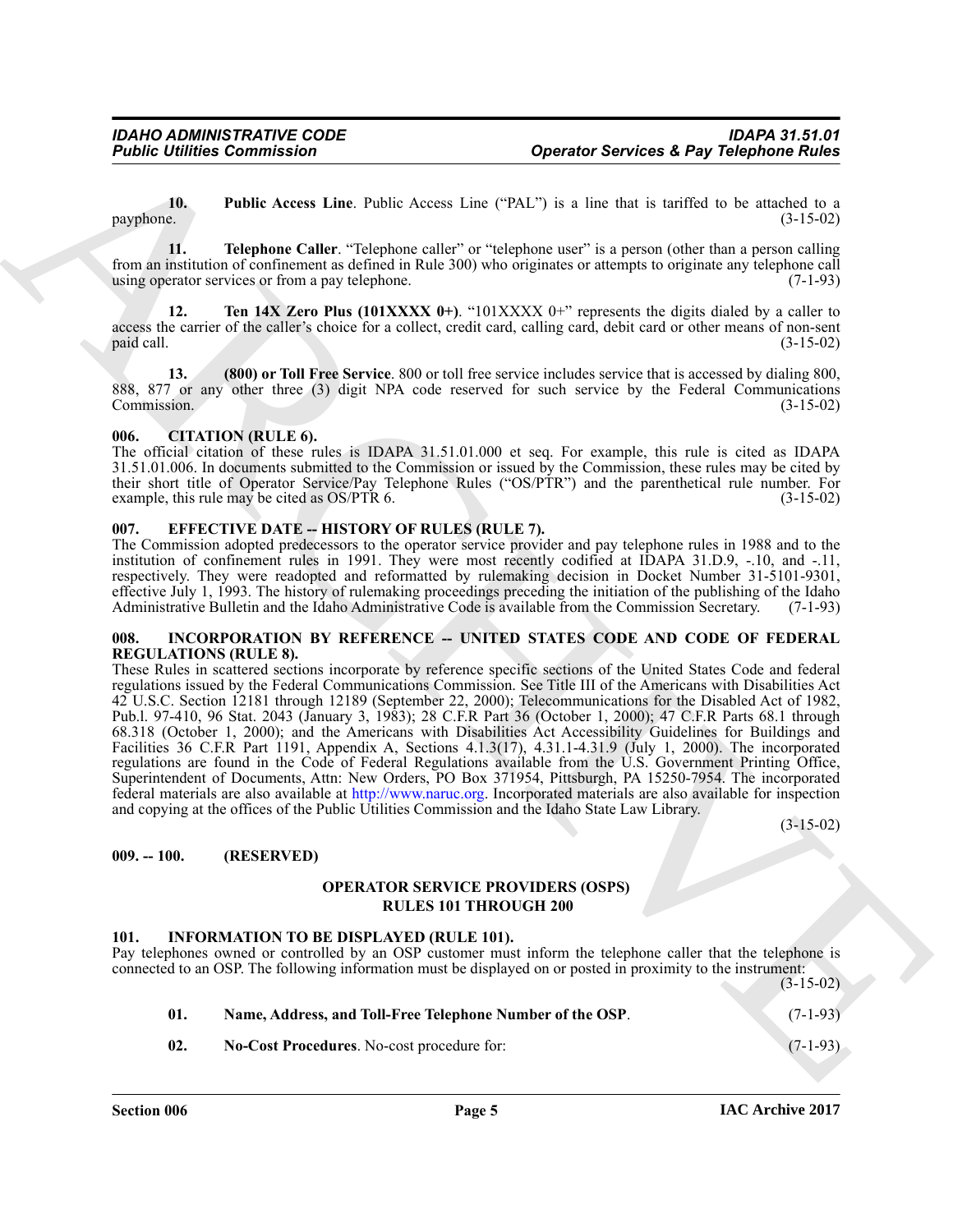#### *IDAHO ADMINISTRATIVE CODE IDAPA 31.51.01 <u>Operator Services & Pay Telephone Rules</u>*

**a.** Reporting of service difficulties; (7-1-93)

**b.** Making billing inquiries; (7-1-93)

**c.** Obtaining the total rates and charges (including surcharges) to be billed by OSPs and MTS companies for the call; and (7-1-93)

<span id="page-5-5"></span><span id="page-5-4"></span>**d.** Any charges imposed by the OSP customer for the call; (7-1-93)

**03.** Instructions. Dialing instructions, including instructions for reaching the local exchange company if the OSP is not the local exchange company. (7-1-93) operator if the OSP is not the local exchange company.

**04. Written Disclosure**. Written disclosure that consumers have a right to obtain access to the MTS company of their choice and may contact their preferred MTS companies for information on accessing that MTS company's service using that telephone. (7-1-93)

#### <span id="page-5-0"></span>**102. EMERGENCY ACCESS REQUIRED (RULE 102).**

<span id="page-5-2"></span><span id="page-5-1"></span>**01. Access to Emergency Services**. All telephones connected to an OSP are required: (7-1-93)

**a.** To provide direct access to a local exchange company operator for access to emergency services by dialing "0" (except for OSP customers like hotels, motels, hospitals, dormitories, etc., that direct "0" calls to a person on the OSP customer's premises), and  $(7-1-93)$ on the OSP customer's premises), and

**Figure Commission Computer (Exercise S. Psy Telephone Building (2003)**<br>
A Reported Vaccous differenties:<br>
A Reported Vaccous differenties:<br>
A Reported Vaccous different to the search of the search of the search of the se **b.** Where available, to provide direct access to emergency service providers by dialing "911", unless exempted by the Commission pursuant to Rule 102.02 of this rule. Unless exempted, access to the OSP network (other than the local exchange company's) may be made through any other access number or keypad symbol. Exempted providers are required to maintain current lists of local emergency numbers.

Provide or pass through the information required by Enhanced 911 service providers, including but naling system seven ("SS7") and automatic number identification ("ANI"). (3-15-02) not limited to, signaling system seven ("SS7") and automatic number identification ("ANI").

<span id="page-5-3"></span>**02. Initial Application for Exemption**. OSPs or PSPs can request an exemption from Rule 102.01 by filing an application for exemption with the Commission. The application must demonstrate that the OSP can immediately connect the caller with the correct emergency agencies that serve the telephone location and include:

(3-15-02)

**a.** The full legal name, address and telephone number of the applicant, and any dba used by the tin Idaho: (1-1-94) applicant in Idaho;

**b.** The legal form of business of the applicant, i.e., sole proprietorship, corporation or partnership,  $(1-1-94)$ etc.;  $(1-1-94)$ 

**c.** If a corporation, the name and address of the agent for service of process in the state of Idaho;  $(1-1-94)$ 

**d.** On a separate page, the telephone number and location address of each pay telephone installed that the applicant wants included in the exemption (this page may be marked "Proprietary--for use by Commission personnel only"); (1-1-94) personnel only");

**e.** The full name and address of the OSP facility; (1-1-94)

**f.** A description of the applicant's service agreements that ensure the OSP's compliance with the sion's Rules: (1-1-94) Commission's Rules;

**g.** A statement of procedures for and a toll-free telephone number for reporting service difficulties and making billing inquiries;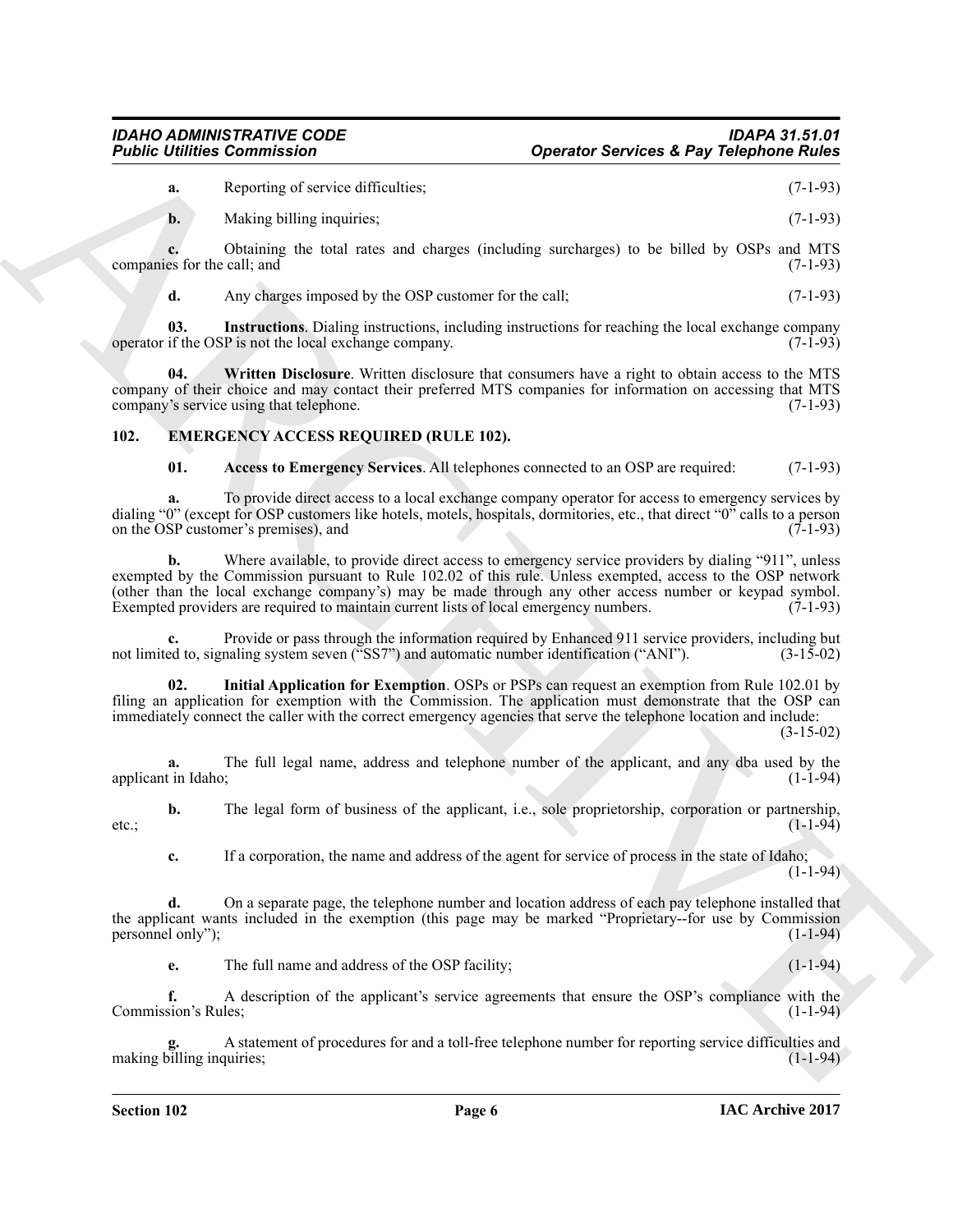**h.** A statement explaining how emergency numbers are obtained and how they are associated with the ocations; and (1-1-94) correct locations; and

**i.** A statement that the applicant will contractually require that its customers comply or will comply requirements set out in these OSP rules. (1-1-94) with the requirements set out in these OSP rules.

<span id="page-6-9"></span>**03. Review of Applications for Exemption**. The Commission Staff will review the application for exemption and issue a letter of exemption if the Staff determines the applicant meets the criteria set forth in Rule 102.02. If a request for an applicant's exemption is denied by the Commission Staff, the applicant may petition the Commission to review the Staff's denial. (1-1-94)

**04. Annual Update of Information After Exemption Is Granted**. When the Commission has granted an application for exemption under Rule 102.02, the applicant must provide the Commission Staff on August 1 the following: (3-15-02)

<span id="page-6-7"></span>**a.** Any change in the information listed in Rule 102.02.a. through 102.02.i.; (1-1-94)

A current list by telephone number and location address of each pay telephone installed that is emption (this page may be marked "Proprietary--for Commission use only"); and (1-1-94) covered by the exemption (this page may be marked "Proprietary--for Commission use only"); and

**c.** A current list of emergency numbers described in Rule 102.01 and a statement that the OSP has d and updated the list. (1-1-94) confirmed and updated the list.

<span id="page-6-8"></span>**05. Emergency Dialing Instructions**. All pay telephones owned or controlled by the OSP customer posted with emergency dialing instructions. must be posted with emergency dialing instructions.

<span id="page-6-10"></span>**06. Termination of Service for Violation of This Rule**. Consistent with this Commission's rules on termination of service (Telephone Customer Relations Rules 300-314, IDAPA 31.41.01.300 through 31.41.01.314 and Rule 213 of these rules), the LEC must terminate service to customers of record known to be in violation of Rule 102.01 that have not been granted an exemption under Rule 102.02. The Commission or its Staff shall notify the LEC<br>in writing of customers it knows to be in violation and whose service should be terminated. (1-1-94) in writing of customers it knows to be in violation and whose service should be terminated.

#### <span id="page-6-2"></span><span id="page-6-0"></span>**103. ACCESS TO OTHER OSPS AND MTS COMPANIES REQUIRED (RULE 103).**

**Figure 1.** Another spiritually be strongently matter as obtained and to sell particles at Pay Telephone Roules Counter and the spiritual services at Pay Telephone Roules Counter and the spiritual service of the spiritual Except as allowed by this rule, no telephone owned or controlled by an OSP customer and no OSP can block a telephone caller's access to an OSP or MTS company that serves the local exchange where the OSP customer is located. Callers must be allowed access to the OSP or MTS company of their choice via the dialing patterns 950-, 800- and  $101XXXX +$  where allowed by the serving central office. The pay telephone instrument must transmit the access digits in the dialing pattern exactly as the caller dials them. Calls made by a dialing sequence that will bill the call back to the PSP rather than the telephone user, may be blocked. (3-15-02) call back to the PSP rather than the telephone user, may be blocked.

# <span id="page-6-3"></span><span id="page-6-1"></span>**104. DISCLOSURE OF OPERATOR SERVICE PROVIDER (BRANDING) AND CHARGES (RULE**

**104).** Every operator service provider must: (7-1-93)

<span id="page-6-5"></span>**01. Identify Itself**. Identify itself, audibly and distinctly (e.g., by saying "XYZ operator, may I help you?" or "Thank you for using XYZ") to the telephone caller at the beginning of each telephone call and before the telephone caller incurs any charge for the call; (7-1-93)

<span id="page-6-6"></span>**02.** Permit Caller to Terminate Call. Permit the telephone caller to terminate the telephone call at no efore the call is connected; (7-1-93) charge before the call is connected;

<span id="page-6-4"></span>**03. Disclose to Caller**. Disclose immediately to the telephone caller, upon request and at no charge to the caller: (7-1-93) the telephone caller:

**a.** A quote of the total rates and charges (including surcharges) to be billed by OSPs and MTS companies for the call;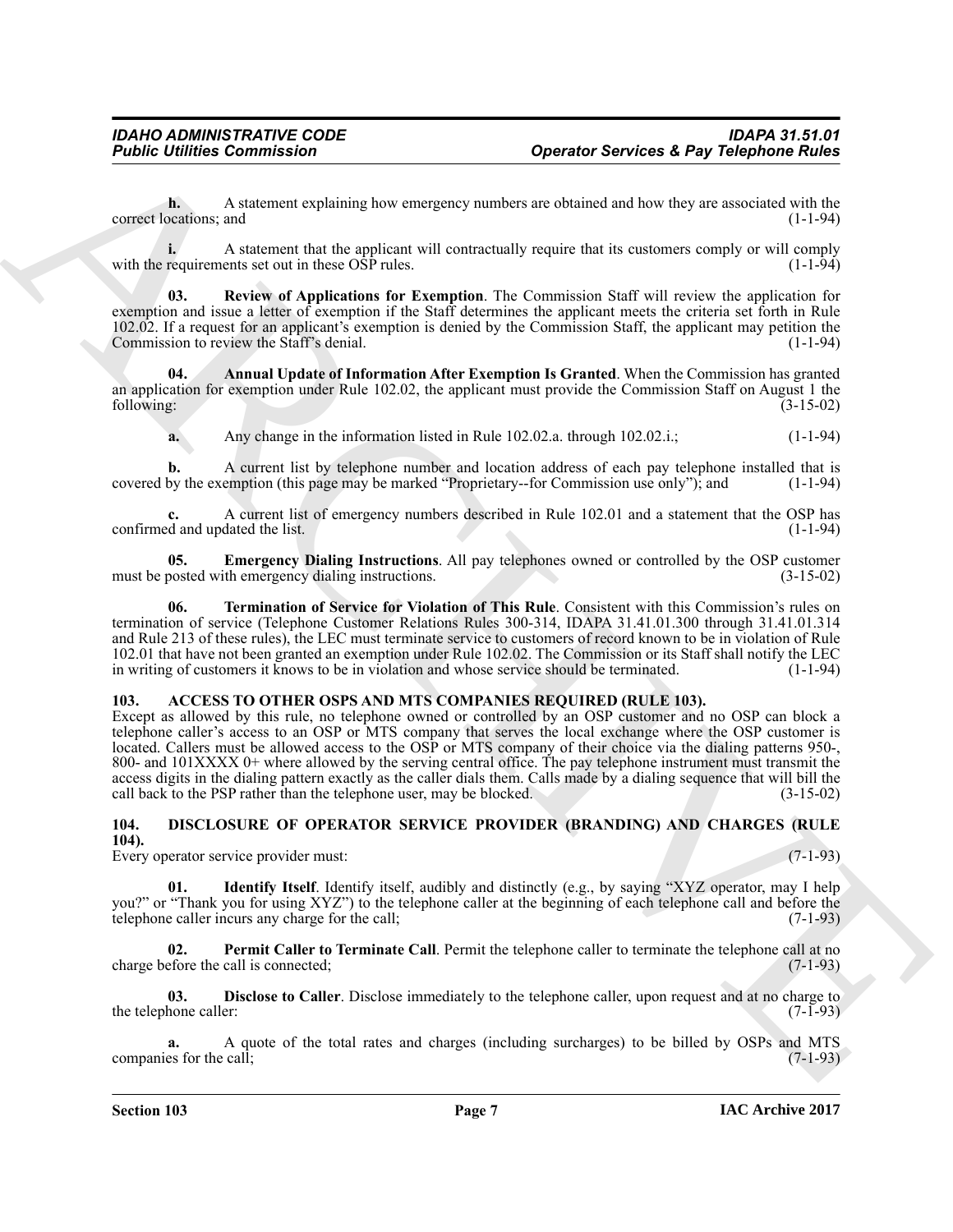<span id="page-7-7"></span>**b.** The methods by which rates or charges will be collected; and  $(7-1-93)$ 

**c.** The methods by which complaints concerning rates, charges or collection practices will be resolved. (7-1-93)

**Foshie United Commission • Contained Commission • Operator Services 4. Psy Telephone Ruise<br>
1. The matches by which and services on the collection and<br>
1. The matches which commission energy with the electron scale of th 04. Disclose to the Consumer**. Disclose, audibly and distinctly to the consumer (caller for non-collect calls, called party for collect calls), at no charge, and before connecting any intrastate operator service call, how to obtain the total cost of the call, including any aggregator surcharge, or the maximum possible total cost of the call, including any aggregator surcharge, before providing further oral advice to the consumer on how to proceed to make the call. The oral disclosure required in Rule 104.04 shall instruct consumers that they may obtain applicable rate and surcharge quotations either, at the option of the provider of operator services, by dialing no more than two (2) digits or by remaining on the line. or by remaining on the line.

#### <span id="page-7-6"></span><span id="page-7-0"></span>**105. COMPLIANCE WITH OSP RULES (RULE 105).**

The OSP and its customers are responsible for complying with all rules that apply to OSP services. These rules must be incorporated in all contracts, tariffs and price lists with Idaho OSP customers, and the OSP must advise new and renewing OSP customers of the OSP customer's obligations under these rules. (7-1-93) renewing OSP customers of the OSP customer's obligations under these rules.

#### <span id="page-7-9"></span><span id="page-7-1"></span>106. UNCOMPLETED CALLS -- SPLASHING (RULE 106).

<span id="page-7-10"></span>**01. Billing for Uncompleted Calls**. OSPs are prohibited from billing for unanswered or unaccepted ealls. Charges for unanswered or unaccepted calls must be removed from bills. (3-15-02) telephone calls. Charges for unanswered or unaccepted calls must be removed from bills.

<span id="page-7-11"></span>**02. Splashing**. "Splashing" or "call splashing" means the transfer of a telephone call from one (1) provider of operator services to another provider in a manner that the subsequent provider is unable or unwilling to determine the actual originating location of the call and, because of that inability or unwillingness, is prevented from billing the call on the basis of its actual originating location. OSPs are prohibited from splashing calls unless the telephone caller: (7-1-93) telephone caller:

**a.** Requests to be transferred to another provider of operator services; (7-1-93)

**b.** Is informed before incurring any charges that the rates for the call may not reflect the rates from the actual originating location of the call; and  $(7-1-93)$ 

**c.** Consents to be transferred. Except as allowed by the previous sentence, OSPs shall not bill for a basis that does not reflect the origin of the call. (7-1-93) call on a basis that does not reflect the origin of the call.

#### <span id="page-7-8"></span><span id="page-7-2"></span>**107. INFORMATION ON BILLS (RULE 107).**

Bills for OSP services shall notify the customer of the procedures and toll-free telephone number for handling complaints and billing inquiries and must comply with Telephone Customer Relations Rule 201, IDAPA 31.41.01.201. Calls billed to a credit card issued by a financial institution not affiliated with or issued in conjunction with an OSP or MTS carrier (e.g., VISA, Mastercard, Diner's Club, Discovery, American Express) need not contain Telephone Customer Relations Rule 201's call detail. Call aggregators shall ensure that no charge by the aggregator to the telephone caller for using an "800" or "950" access code number, or any other access code number, is greater than the amount the aggregator charges for calls placed using the presubscribed provider of operator services.

(3-15-02)

<span id="page-7-3"></span>**108. -- 200. (RESERVED)**

#### **PAY TELEPHONES RULES 201 THROUGH 299**

#### **PAY TELEPHONES AND TELEPHONE CALLERS RULES 201 THROUGH 210**

#### <span id="page-7-5"></span><span id="page-7-4"></span>**201. APPROVED INSTRUMENTS -- OPERATION OF INSTRUMENTS (RULE 201).**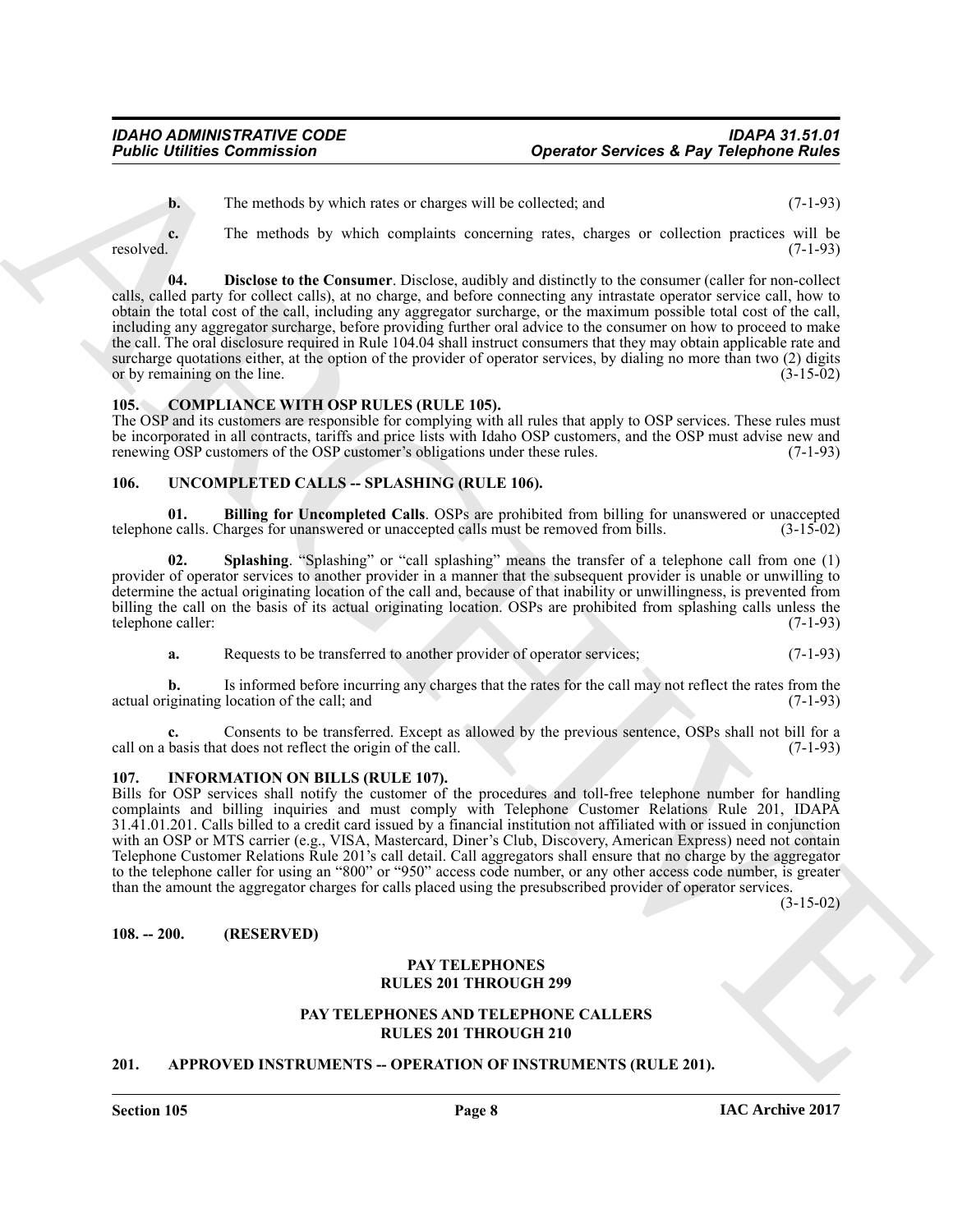<span id="page-8-7"></span>**01.** Registered or Exempt Instruments. All PSPs connecting pay telephones to the network must pay telephone instruments that: (3-15-02) connect pay telephone instruments that:

**a.** Are registered under 47 CFR Part 68 of the Federal Communications Commission (FCC) Rules and Regulations (October 1, 2000) and comply with all Americans with Disabilities Act (ADA) requirements listed in the Code of Federal Regulations at 28 CFR Part 36 (July 1, 2000) and the Americans with Disabilities Act Accessibility Guidelines for Buildings and Facilities ("ADAAG") (July 1, 2000). (3-15-02)

If not registered, are connected behind a protective coupler registered under Part 68 of the FCC tions; or  $(7-1-93)$ Rules and Regulations; or

**c.** Are exempted from registration by the FCC. See Title 47, Part 68.1 through 68.318 (October 1, (3-15-02) 2000). (3-15-02)

**02. Instruments for the Hearing Impaired**. All owners of PSPs connecting pay telephones to the network must connect pay telephones that comply with the requirements of the Telecommunications for the Disabled Act of 1982 (January  $\hat{3}$ , 1983) and 47 CFR. Parts 68.112 and 68.316 (October 1, 2000) (which address access to the handicapped and hearing aid compatibility). (3-15-02)

#### <span id="page-8-6"></span><span id="page-8-5"></span>**03. Operation of the Pay Telephones**. All pay telephones must: (7-1-93)

**a.** Comply with Rule 203 on coin-free operator and emergency access and Rule 204 on return of  $(1-1-94)$  $\frac{1}{1-1-94}$  (1-1-94)

**b.** Payphones that do not accept incoming calls shall be clearly labeled to advise the user; (3-15-02)

**Positive Commission**<br> **Christian Commission**<br>
United Extendion Commission<br>
United Extendion Commission Commission Commission Commission Commission Commission Commission<br>
Commission Commission Commission Commission Commis **c.** Allow access to any MTS company that originates calls in that exchange, as follows: Callers must be allowed access to the OSP or MTS company of their choice via the 950-, 800- and 101XXXX 0+ access dialing pattern where allowed by the serving central office. The pay telephone instrument must transmit the access digits in the dialing pattern exactly as the caller dials them, but calls that will bill the call back to the PSP rather than the telephone user, may be blocked;  $(3-15-02)$ telephone user, may be blocked;

**d.** Allow access to any toll-free number (e.g., 800 or 950 numbers) without charge; and (7-1-93)

**e.** Have a keypad or dial that remains engaged during the call and continues to be able to send signals (7-1-93) during the call.

#### <span id="page-8-8"></span><span id="page-8-0"></span>**202. CHARGES FROM PAY TELEPHONES NOT REGULATED (RULE 202).**

A PSP must file a price list or tariff with the Commission indicating the rates charged from its pay telephones unless all rates are set by the servicing OSP and are already filed with the Commission by the servicing OSP. all rates are set by the servicing OSP and are already filed with the Commission by the servicing OSP.

#### <span id="page-8-11"></span><span id="page-8-1"></span>**203. EMERGENCY NUMBERS (RULE 203).**

Pay telephones must allow coin-free operator and emergency 911 access in any exchange in which 911 service is available. Where 911 service is not available, instructions for completing coin-free emergency calls must be posted on the pay telephone instrument as required in Rule 207.

#### <span id="page-8-9"></span><span id="page-8-2"></span>**204. COMPLETION OF CALLS -- REFUNDS (RULE 204).**

Pay telephones must be able to complete local as well as long-distance calls. If coin-operated, the pay telephone must return coins for uncompleted calls. return coins for uncompleted calls.

#### <span id="page-8-12"></span><span id="page-8-3"></span>**205. PRIVACY (RULE 205).**

The telephone caller's or telephone user's privacy is to be ensured. Extensions to a pay telephone permitting third-<br>party access to conversations are prohibited. (7-1-93) party access to conversations are prohibited.

#### <span id="page-8-10"></span><span id="page-8-4"></span>**206. DIRECTORY (RULE 206).**

The PSP for the pay telephone must make a diligent effort to provide a current telephone directory in good condition.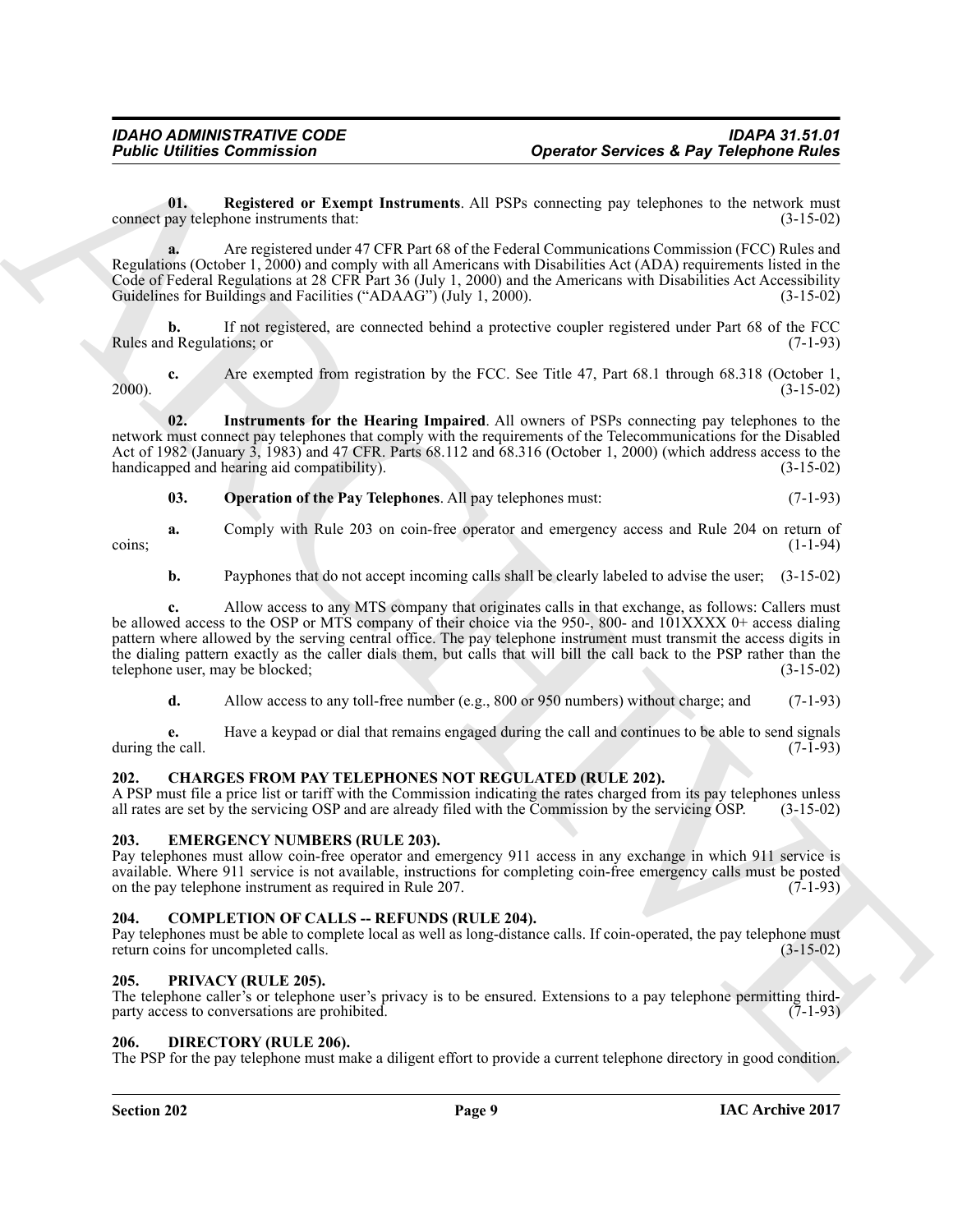(3-15-02)

#### <span id="page-9-6"></span><span id="page-9-0"></span>**207. LABELING OF PAY TELEPHONES (RULE 207).**

Pay telephones must be labeled with the following information or the information must be posted in proximity to the instrument: (7-1-93) instrument: (7-1-93)

<span id="page-9-11"></span>**01. Name, Address, and Phone Number**. Name and address or name and toll-free telephone number of the PSP.  $(3-15-02)$ 

<span id="page-9-10"></span>**02. Local Exchange and Address**. The local exchange number and address of the telephone (in rural areas without a street address, the name of the street or highway nearest the telephone and a milepost reference can serve as the address). (7-1-93) serve as the address).

**03. Procedure for Reporting**. No cost procedure for reporting service difficulties and method of obtaining refunds and quotes for rates and charges. (7-1-93)

<span id="page-9-14"></span><span id="page-9-13"></span><span id="page-9-8"></span><span id="page-9-7"></span>**04.** Charge. The charge for a local call. (7-1-93)

**05. Provider(s) Reached**. The presubscribed operator service provider(s) and the toll service (s) that will be reached when the telephone is used. (7-1-93)  $provider(s)$  that will be reached when the telephone is used.

**06. Dialing Instructions**. Dialing instructions for completing calls and a statement that all MTS (longdistance) companies serving the area can be reached from the telephone by dialing the access code or number provided by the MTS (long-distance) company. (7-1-93) provided by the MTS (long-distance) company.

<span id="page-9-12"></span>

| 07. | <b>Operational Characteristics</b> . (e.g., prepay or postpay). |  | $(7-1-93)$ |
|-----|-----------------------------------------------------------------|--|------------|
|-----|-----------------------------------------------------------------|--|------------|

<span id="page-9-9"></span>**08. Emergency Dialing Instructions**. (7-1-93)

#### <span id="page-9-1"></span>**208. -- 210. (RESERVED)**

### **PAY TELEPHONES RULES 211 THROUGH 220**

#### <span id="page-9-5"></span><span id="page-9-2"></span>**211. CONNECTION OF PAY TELEPHONES (RULE 211).**

Pay telephones shall be connected only to public access lines (PAL). Every LEC must offer a PAL tariff or price list.<br>There must be one (1) PAL for each pay telephone instrument. (3-15-02) There must be one  $(1)$  PAL for each pay telephone instrument.

#### <span id="page-9-15"></span><span id="page-9-3"></span>**212. PAYMENT OF BILLINGS -- DEPOSITS -- PAY TELEPHONES (RULE 212).**

The PSP is responsible for payment of all billings to the PAL to which the pay telephone is connected, including fraud calls (e.g., unbillable or incorrectly identified calls) made from the pay telephone if the customer of record did not subscribe to line identification service or did not use a billing validation service to verify the billing information provided by the telephone caller. The LEC may require a reasonable security deposit as a condition of connection and continued service. (3-15-02) continued service.

#### <span id="page-9-17"></span><span id="page-9-16"></span><span id="page-9-4"></span>**213. RESPONSIBILITY FOR COMPLIANCE -- PAY TELEPHONES (RULE 213).**

ARCHIVE **01. LEC Termination With Notice**. The PSP is responsible for compliance with the LEC's and Commission's rules for the provisions of pay telephone service. Consistent with this Commission's Telephone Customer Relations Rules 300 through 314, IDAPA 31.41.01.300 through 31.41.01.314, on termination of service, the LEC must terminate service to customers of record known to be in violation of Rules 101 through 299. The Commission or its Staff shall notify the LEC in writing of customers it knows to be in violation and whose service should be terminated. (3-15-02) should be terminated.

<span id="page-9-18"></span>**02. LEC Termination Without Notice**. Immediate termination without prior notice is required if the Commission Staff notifies the LEC that the pay telephone is: (3-15-02)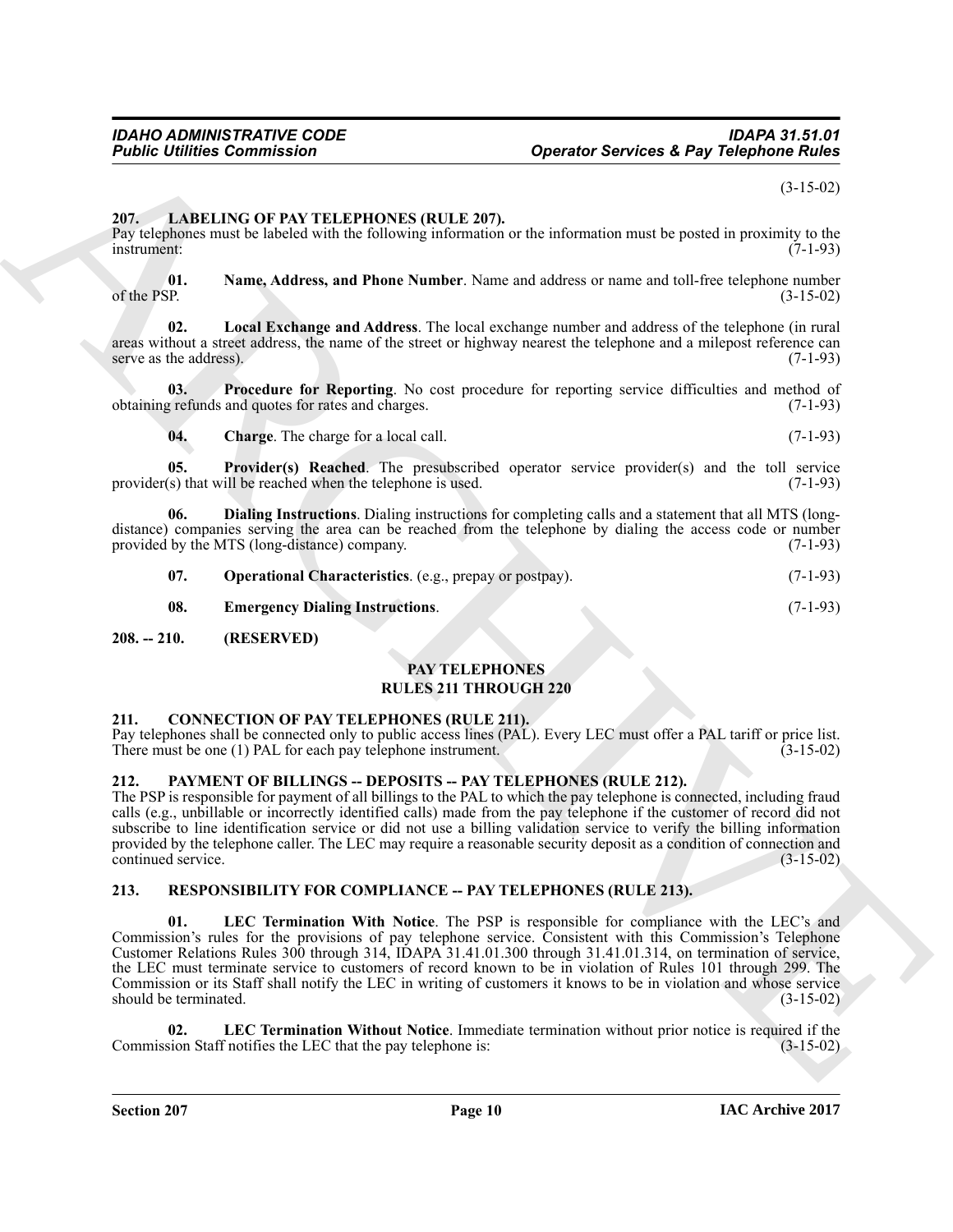**a.** In a pattern of non-compliance with the Commission's rules; or (1-1-93)

**Foshie United Commission**<br>
La pueda de Sacredones de la pueda de Sacredones de la pueda de la contrata de la pueda de la pueda de Sacredones de la pueda de Sacredones de la pueda de Sacredones de la pueda de la contrata **b.** In violation of a Commission rule within one (1) week of correcting a previous violation of the same rule. A pattern of non-compliance is defined as two (2) similar major violations within three (3) months. A major violation is further defined as blocking access to the caller's OSP or MTS company of choice (Rules 103 and 201.03.c.), or failure to provide access to emergency services as outlined by the rules (Rules 102 and 203). Telephones installed without meeting the amplification standards as outlined by Title III of the Americans with Disabilities Act 42 U.S.C. Sections 12181 through 12189 (September 22, 2000) will be subject to immediate disconnection (Rule 201.02). (3-15-02)

#### <span id="page-10-0"></span>**214. -- 299. (RESERVED)**

#### <span id="page-10-4"></span>**PAY TELEPHONES IN AND OPERATOR SERVICES FROM INSTITUTIONS OF CONFINEMENT RULES 300 THROUGH 400**

#### <span id="page-10-1"></span>**300. FURTHER DEFINITIONS (RULE 300).**

<span id="page-10-9"></span>As used in Rules 300 through 310: (7-1-93)

**01.** Institutions of Confinement. "Institutions of confinement" mean those portions of prisons, jails, ospitals, etc., that house or enclose inmates. (7-1-93) mental hospitals, etc., that house or enclose inmates.

**a.** One (1) whose liberties are legally restricted by judgment or order of a court, or (2) who are confined under arrest, involuntary commitment, or other legal process; and (7-1-93)

**b.** Who are physically restrained from leaving the premises. Halfway houses, house arrests, etc., where inmates have freedom during some or all of the day to leave or to make telephone calls from telephones other<br>than those provided by the institution, are not institutions of confinement under this rule. (7-1-93) than those provided by the institution, are not institutions of confinement under this rule.

<span id="page-10-10"></span>**02. Operator and Directory Assistance Services**. "Operator and directory assistance services (operator services)" are any telecommunications services that include, as a component, any automatic or live assistance to a telephone caller to arrange for billing or completion, or both, of a pay telephone call from an institution of confinement. They include, but are not limited to, intercept, call completion and assistance, and directory assistance services, whether local, MTS, or both. (7-1-93)

<span id="page-10-5"></span>**03.** Inmate Operator Service Providers. "Inmate operator service providers (IOSPs)" are companies ide operator services from pay telephones in an institution of confinement. (3-15-02) that provide operator services from pay telephones in an institution of confinement.

<span id="page-10-6"></span>**04.** Inmate OSP Customer. "IOSP customer" means the institution of confinement that collects and IIs by inmates of the institution of confinement to an OSP. (3-15-02) routes calls by inmates of the institution of confinement to an OSP.

<span id="page-10-7"></span>**05. Inmate Pay Telephone**. "Inmate pay telephone" means a telephone instrument that requires the use of any one (1) or more of coin, collect, third-party billing, or credit/calling cards in order to complete local or toll calls from an inmate of an institution of confinement. (3-15-02) calls from an inmate of an institution of confinement.

<span id="page-10-8"></span>**Inmate Telephone Caller**. "Inmate telephone caller" or a "telephone user" is an inmate of an institution of confinement who originates or attempts to originate a call from a pay telephone in the institution.

(3-15-02)

<span id="page-10-11"></span>**07. Telephone Customer**. "Telephone customer" means the person paying rates and charges for a pay e call originated by an inmate of an institution of confinement. telephone call originated by an inmate of an institution of confinement.

#### <span id="page-10-3"></span><span id="page-10-2"></span>**301. ADOPTION OF RULES BY REFERENCE (RULE 301).**

All IOSPs offering operator services from pay telephones in an institution of confinement, all customers of record providing pay telephone service from institutions of confinement, all IOSP customers (i.e., the institutions of confinement), and all LECs, whichever are applicable, must comply with the following rules of the Commission adopted by reference: (3-15-02)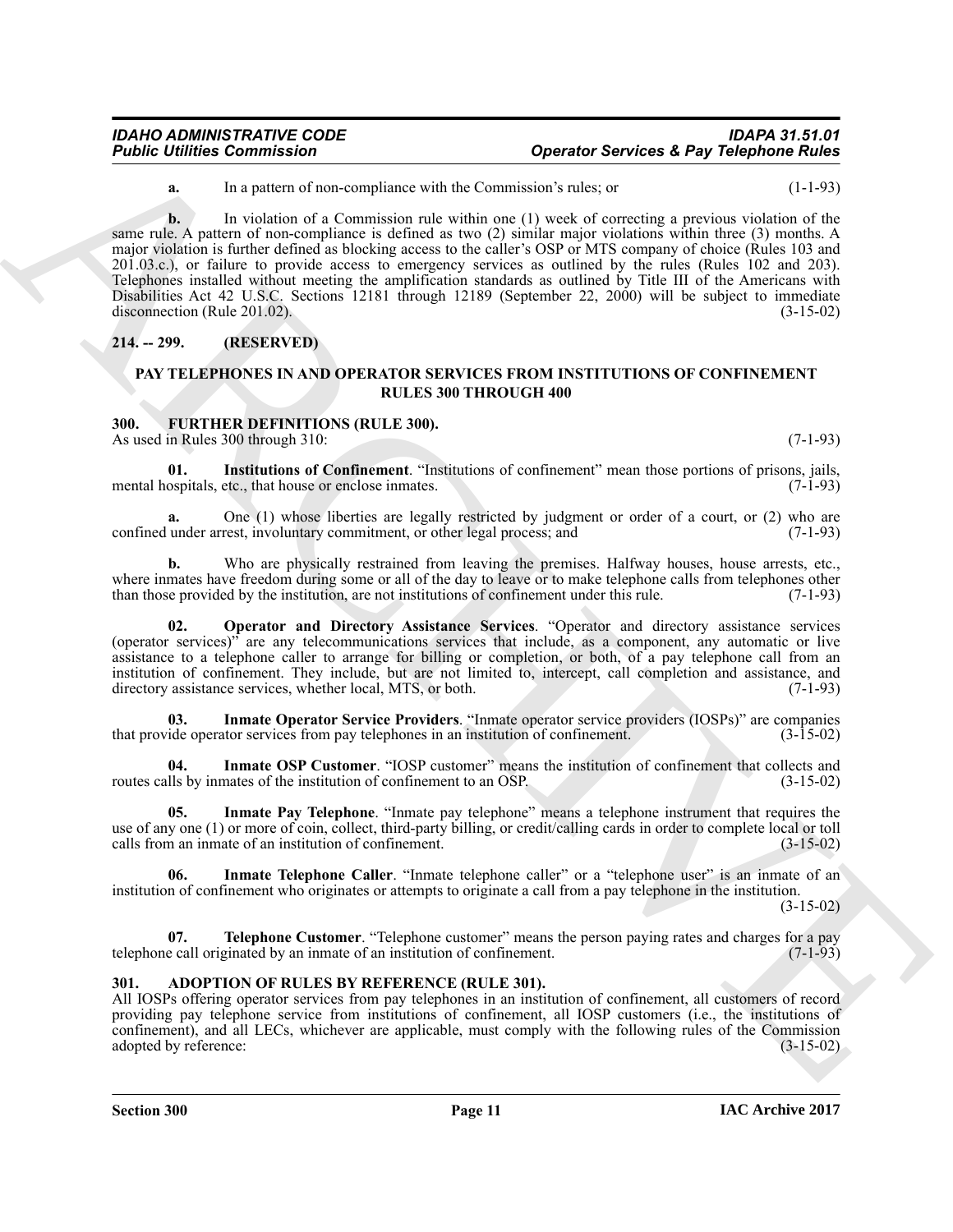|                   | <b>Public Utilities Commission</b>                                                                                                                                                                                                                                                                                                                                                                                                                     | <b>Operator Services &amp; Pay Telephone Rules</b> |             |
|-------------------|--------------------------------------------------------------------------------------------------------------------------------------------------------------------------------------------------------------------------------------------------------------------------------------------------------------------------------------------------------------------------------------------------------------------------------------------------------|----------------------------------------------------|-------------|
| 01.<br>accepted.  | Rules 104.01 Through 104.04. Disclosure of IOSP (Branding) and Charges. Except that branding<br>required by this rule must be given to the pay telephone customer accepting a collect call before the collect call is                                                                                                                                                                                                                                  |                                                    | $(3-15-02)$ |
| 02.               | Rule 106. Uncompleted Calls--Splashing.                                                                                                                                                                                                                                                                                                                                                                                                                |                                                    | $(3-15-02)$ |
| 03.               | Rule 107. Information on Bills.                                                                                                                                                                                                                                                                                                                                                                                                                        |                                                    | $(3-15-02)$ |
| 04.               | Rule 201.01. Approved Instruments. Registered or Exempt Instruments.                                                                                                                                                                                                                                                                                                                                                                                   |                                                    | $(7-1-93)$  |
| 05.               | Rule 202. Charges From Pay Telephones Not Regulated.                                                                                                                                                                                                                                                                                                                                                                                                   |                                                    | $(3-15-02)$ |
| 06.               | Rule 204. Completion of Calls--Refunds.                                                                                                                                                                                                                                                                                                                                                                                                                |                                                    | $(7-1-93)$  |
| 07.               | <b>Rule 211.</b> Connection of Pay Telephones, except for the last sentence.                                                                                                                                                                                                                                                                                                                                                                           |                                                    | $(3-15-02)$ |
| 08.               | Rule 212. Payment of Billings--Deposits--Pay Telephones.                                                                                                                                                                                                                                                                                                                                                                                               |                                                    | $(3-15-02)$ |
| 09.               | Rule 213. Responsibility for Compliance--Pay Telephones.                                                                                                                                                                                                                                                                                                                                                                                               |                                                    | $(3-15-02)$ |
| 302.              | <b>INFORMATION TO BE DISPLAYED (RULE 302).</b><br>Pay telephones located in institutions of confinement designed to be used by inmates of the institutions must inform<br>the telephone caller if the pay telephone is connected to an IOSP. The following information must be displayed on or<br>posted in proximity to the instrument or made readily available to inmates:                                                                          |                                                    | $(3-15-02)$ |
| 01.               | Name, Address, and Toll-Free Number. Name, mailing address and toll-free telephone number of<br>the IOSP and the name, mailing address and toll-free telephone number of the owner of the pay telephone if the<br>owner is not the IOSP (these toll-free telephone numbers may be blocked to telephone callers in the institution of<br>confinement, but must be accessible to telephone customers accepting calls from the pay telephone instrument). |                                                    | $(3-15-02)$ |
| 02.<br>etc.       | PUC Address and Phone Number. The address and telephone numbers of the Idaho Public<br>Utilities Commission and a statement of its consumer complaint authority over improper charges, inadequate service,                                                                                                                                                                                                                                             |                                                    | $(7-1-93)$  |
| 03.<br>available. | Total Charge. The total charge for completing a local call, if no rate quote is provided audibly or                                                                                                                                                                                                                                                                                                                                                    |                                                    | $(3-15-02)$ |
| 04.               | Time Limit. Where the length of a call is limited, the time limit per call.                                                                                                                                                                                                                                                                                                                                                                            |                                                    | $(7-1-93)$  |
| 303.              | <b>EMERGENCY ACCESS (RULE 303).</b><br>If requested by the institution of confinement, pay telephones located in an institution of confinement must be made<br>available for use of inmates of an institution of confinement to provide no-cost reporting of emergencies. (7-1-93)                                                                                                                                                                     |                                                    |             |
| 304.              | <b>COMPLIANCE WITH RULE 300 THROUGH 310 (RULE 304).</b><br>The IOSP and its customer (the institution of confinement) are responsible for complying with the requirements of<br>these Rules 300 through 310 that apply to IOSP and pay telephone services.                                                                                                                                                                                             |                                                    | $(3-15-02)$ |
| 305.              | <b>INSTRUMENTS FOR THE HEARING-IMPAIRED (RULE 305).</b><br>All pay telephones in institutions of confinement must comply with the requirements of 47 C.F.R. 68.112 and 68.316,<br>which address access to the handicapped and hearing aid compatibility. In addition, as requested by the institution of<br>confinement, amplified pay telephones must be reasonably provided and clearly labeled.                                                     |                                                    | $(7-1-93)$  |
| 306.              | (RESERVED)                                                                                                                                                                                                                                                                                                                                                                                                                                             |                                                    |             |
|                   |                                                                                                                                                                                                                                                                                                                                                                                                                                                        |                                                    |             |

#### <span id="page-11-9"></span><span id="page-11-8"></span><span id="page-11-0"></span>**302. INFORMATION TO BE DISPLAYED (RULE 302).**

#### <span id="page-11-12"></span><span id="page-11-11"></span><span id="page-11-10"></span><span id="page-11-7"></span><span id="page-11-1"></span>**303. EMERGENCY ACCESS (RULE 303).**

#### <span id="page-11-6"></span><span id="page-11-2"></span>**304. COMPLIANCE WITH RULE 300 THROUGH 310 (RULE 304).**

#### <span id="page-11-13"></span><span id="page-11-3"></span>**305. INSTRUMENTS FOR THE HEARING-IMPAIRED (RULE 305).**

#### <span id="page-11-4"></span>**306. (RESERVED)**

#### <span id="page-11-14"></span><span id="page-11-5"></span>**307. TOLL-FREE NUMBERS (RULE 307).**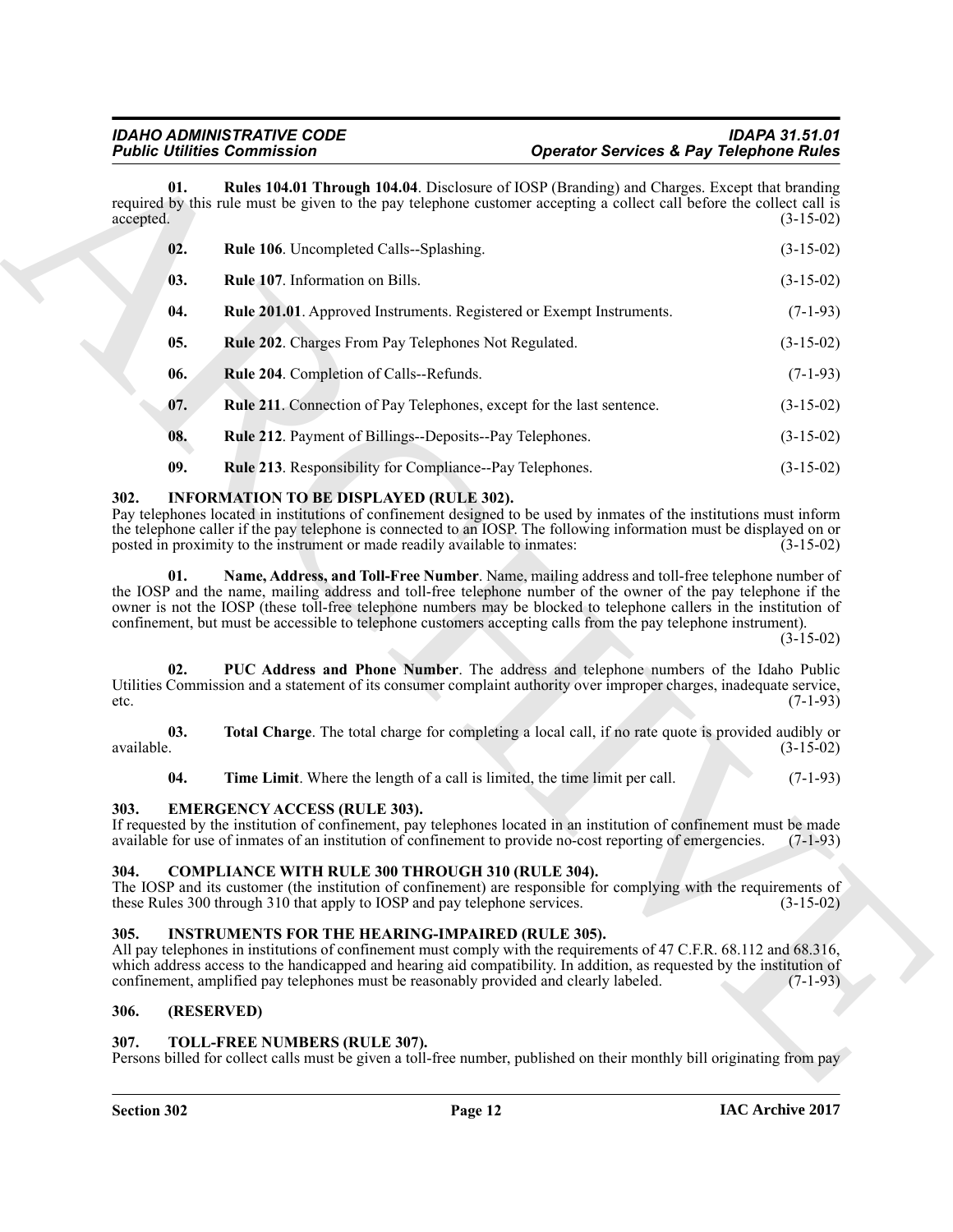telephones in an institution of confinement, at which they can reach the OSP or its agent to inquire about the correctness of bills, rates, or other information. (7-1-93) correctness of bills, rates, or other information.

#### <span id="page-12-8"></span><span id="page-12-0"></span>**308. UNACCEPTED OR UNCOMPLETED CALLS (RULE 308).**

Companies billing for collect calls originating from pay telephones in institutions of confinement cannot knowingly bill for unaccepted or uncompleted calls. (3-15-02) bill for unaccepted or uncompleted calls.

<span id="page-12-9"></span>**01. No Charges**. Shall not charge the customer of record of a pay telephone located outside the institution of confinement for calls placed from the institution of confinement and accepted at the other pay telephone; or (7-1-93)

<span id="page-12-10"></span>**02. Removal of Charges**. Shall remove the charges from the bill of the customer of record of a pay telephone located outside the institution of confinement, unless the customer of record has not subscribed to billed number identification services (or other similar fraud protection services) with its local exchange company. (7-1-93)

#### <span id="page-12-5"></span><span id="page-12-1"></span>**309. BLOCKING (RULE 309).**

**01. In General**. Upon their own initiative IOSPs providing service to an institution of confinement may block access to:  $(3-15-02)$ 

- <span id="page-12-6"></span>**a.** Toll-free numbers (e.g., 800 or 950 numbers); (7-1-93)
- **b.** Information service provider numbers  $(e.g., 900 \text{ or } 976)$ ;  $(7-1-93)$
- **c.** Numbers designed for emergency reporting by the general public (e.g., 911); (7-1-93)
- **d.** Directory assistance; (7-1-93)
- <span id="page-12-7"></span>**e.** 101XXXX dialing sequences (which will reach other toll carriers); and (3-15-02)

**f.** Incoming calls. IOSPs shall block local or long distance numbers as directed by the institution of confinement that is the IOSP customer. Any person may request the IOSP to block calls from a given institution of confinement to that person's telephone. This section is not an exhaustive listing of all circumstances under which IOSPs can block access to numbers from pay telephones in institutions of confinement. (3-15-02)

**02. Risk of Nonpayment**. IOSPs providing service to an institution of confinement may block access to a telephone customer's line when there is evidence of risk that the telephone customer cannot pay the IOSP's charges. Factors indicating a risk of nonpayment include, but are not limited to:  $(3-15-02)$ charges. Factors indicating a risk of nonpayment include, but are not limited to:

**a.** No or inadequate deposit on file to pay charges described in Subsection 309.02.b. below. A history with the IOSP of nonpayment, payment of less than the total amount due, or payment with dishonored checks; or

(3-15-02)

**b.** Accumulated charges and unbilled charges for IOSP services from that IOSP that exceed one dollars (\$100) in a one-month period. (3-15-02) hundred dollars  $(\$100)$  in a one-month period.

#### <span id="page-12-4"></span><span id="page-12-2"></span>**310. APPLICABILITY OF RULES 300 THROUGH 310 (RULE 310).**

For the continue of continue and the state of the state of Soviet S. Psy Telephone Rivies<br>
activities of the continue of the state of the state of the state of the state of the state of the state of the state of the state Rules 300 through 310 apply only to services provided for inmate use at institutions of confinement. If any persons providing pay telephones in or operator services from institutions of confinement also provide pay telephones or operator services elsewhere, including, for example, portions of jails or prisons open to the public, they must fully comply with all of the Commission's rules for OSPs and pay telephones for those services. Rules 300 through 310 supersede all orders of the Commission previously issued granting exemptions from former Rules 9, 10 or 11 (former IDAPA 31.D.9, -.10 or -.11) for OSPs or pay telephone providers offering services to inmates in institutions of confinement. (7-1-93) confinement. (7-1-93)

<span id="page-12-3"></span>**311. -- 999. (RESERVED)**